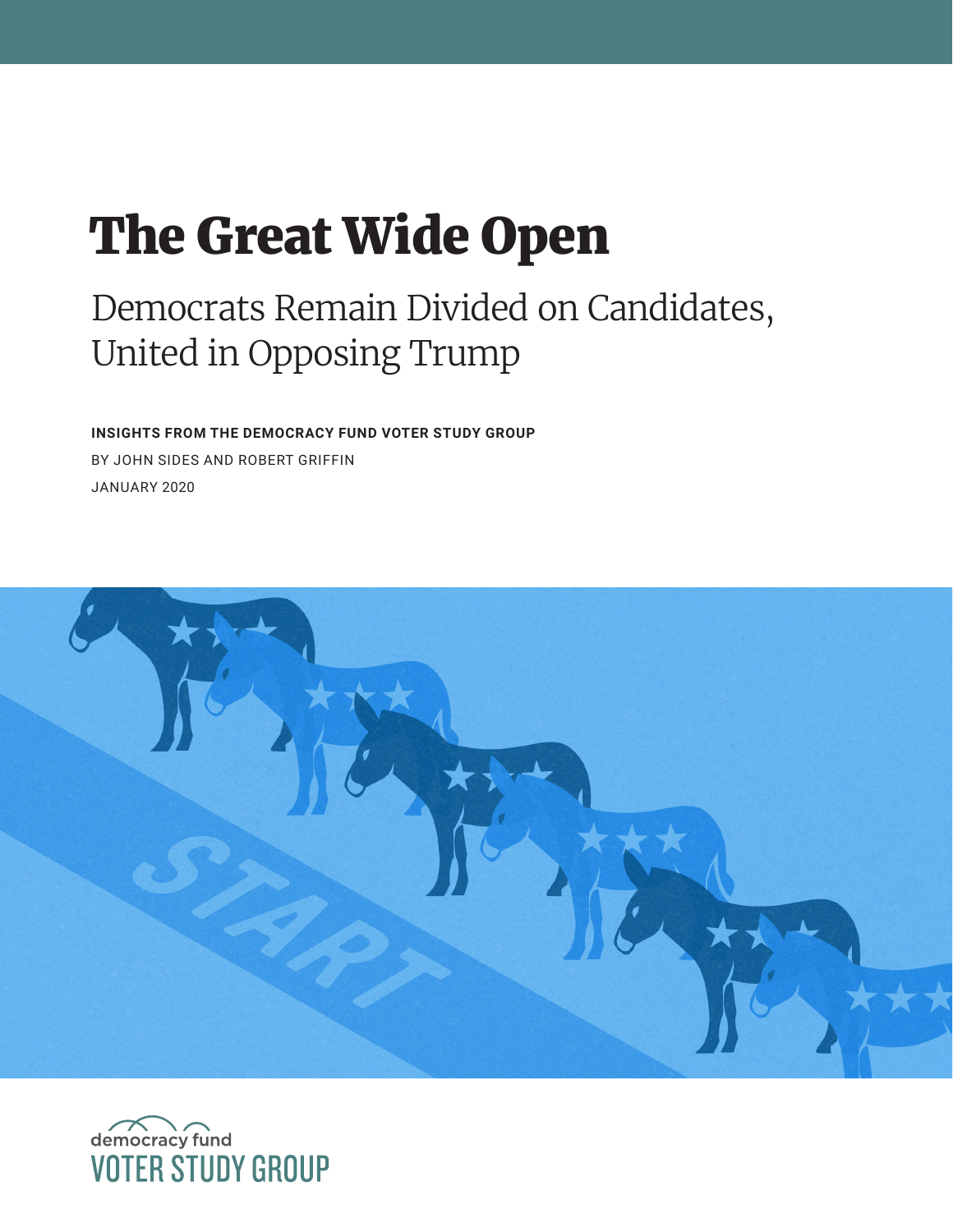#### **ABOUT THE PROJECT:**

The Democracy Fund Voter Study Group is a research collaboration of more than two dozen analysts and scholars from across the political spectrum examining and delivering insights on the evolving views of American voters.

As the 2016 presidential campaign unfolded, it became increasingly clear that the underlying values and beliefs driving voter decisions need to be better understood. To that end, the Voter Study Group sought not to achieve consensus, but to engage in discussion about how the views of the electorate are evolving and what the implications of those changes may be.

To learn more, visit [www.voterstudygroup.org](http://www.voterstudygroup.org).

#### **ABOUT THE SURVEY AND ANALYSIS:**

Democracy Fund + UCLA Nationscape is a partnership between Democracy Fund Voter Study Group and UCLA Political Scientists [Chris Tausanovitch](https://www.voterstudygroup.org/nationscape/researchers/chris-tausanovitch) and [Lynn](https://www.voterstudygroup.org/nationscape/researchers/lynn-vavreck)  [Vavreck](https://www.voterstudygroup.org/nationscape/researchers/lynn-vavreck) and is one of the largest public opinion survey projects ever conducted interviewing people in nearly every county, congressional district, and mid-sized U.S. city in the leadup to the 2020 election. The survey has been in the field since July 18, 2019 and includes interviews with more than 6,000 people per week. Nationscape is fielded by Lucid, a market research platform that provides access to authentic, targeted audiences.

Analysis presented in this report utilizes two waves Nationscape data — the first collected between November 7 and November 13, 2019 and the second collected between January 9 and January 22, 2020.

#### **ABOUT THE AUTHORS:**

John Sides is Professor of Political Science at Vanderbilt University and a member of the Democracy Fund Voter Study Group. He studies political behavior in American and comparative politics. He is an author of *[Identity Crisis: The 2016](https://www.amazon.com/Identity-Crisis-Presidential-Campaign-Meaning/dp/0691174199/ref=sr_1_1?ie=UTF8&qid=1529370596&sr=8-1&keywords=identity+crisis+vavreck)  [Presidential Campaign and the Battle for the Meaning of America](https://www.amazon.com/Identity-Crisis-Presidential-Campaign-Meaning/dp/0691174199/ref=sr_1_1?ie=UTF8&qid=1529370596&sr=8-1&keywords=identity+crisis+vavreck)* and *[The Gamble:](https://www.amazon.com/Gamble-Choice-Chance-Presidential-Election/dp/0691156883/ref=sr_1_2?s=books&ie=UTF8&qid=1378169769&sr=1-2)  [Choice and Chance in the 2012 Election](https://www.amazon.com/Gamble-Choice-Chance-Presidential-Election/dp/0691156883/ref=sr_1_2?s=books&ie=UTF8&qid=1378169769&sr=1-2)*.

Robert Griffin is the Research Director, and a participating author, for the Democracy Fund Voter Study Group. Prior, Griffin was the Associate Director of Research at the Public Religion Research Institute, focusing on demographic change and American political behavior; and before that, he was Director of Quantitative Analysis at the Center for American Progress. He is the co-author and lead data analyst for the "States of Change" project.

*The Democracy Fund Voter Study Group project is made possible through support from Democracy Fund. The views and opinions in this paper are those of the authors and do not necessarily reflect the views and opinions of Democracy Fund, nor of all Voter Study Group participants. Find out more about Democracy Fund and why it supports this research at www.democracyfund.org.*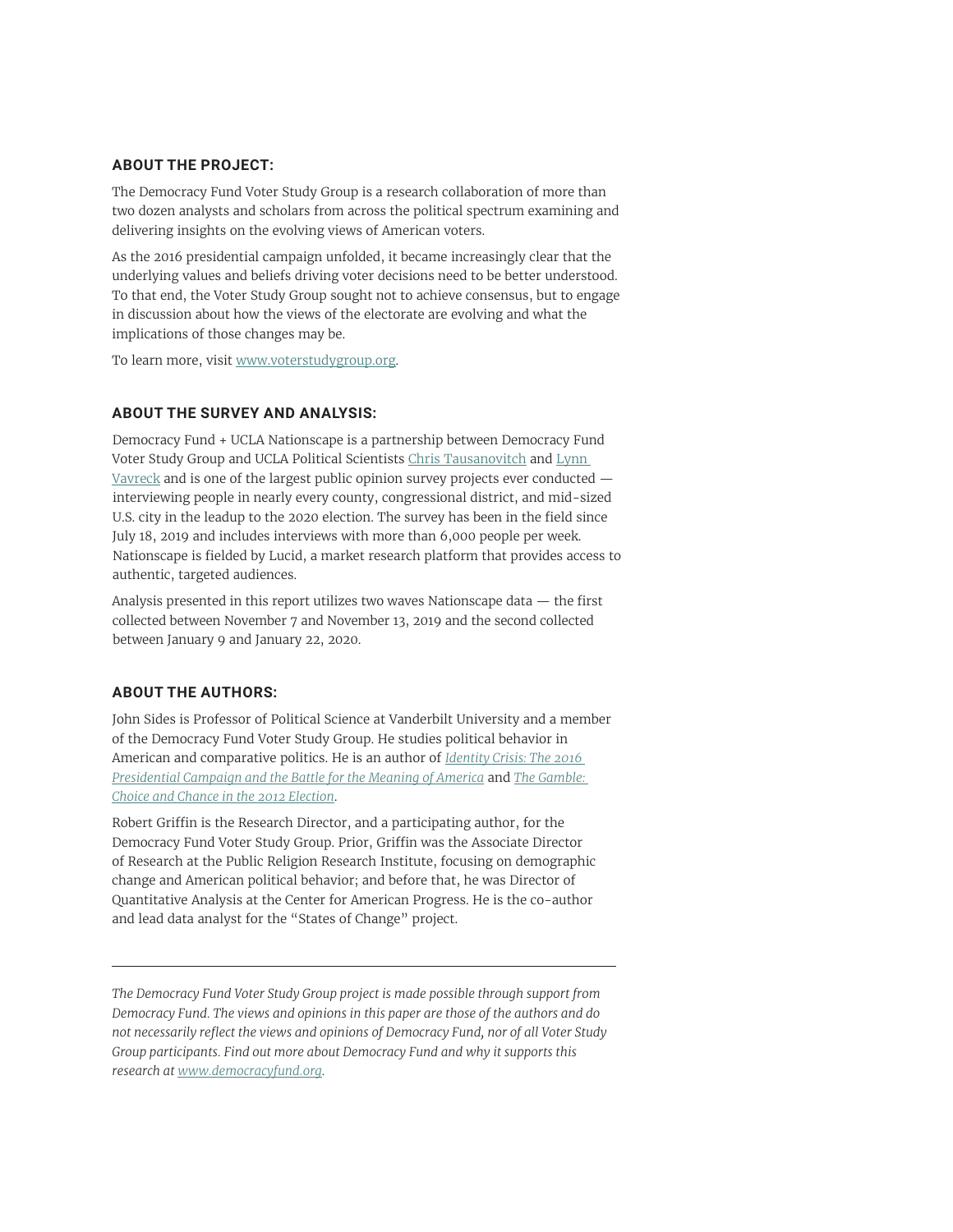#### <span id="page-2-0"></span>**KEY FINDINGS**

- **•** Among all Americans, Donald Trump continues to be less popular than leading Democratic presidential candidates, although his disadvantage has narrowed in the past year.
- **•** Among likely Democratic primary voters, the leading candidates Joe Biden, Bernie Sanders, and Elizabeth Warren — are popular overall.
- **•** Only 16 percent of primary voters who supported Sanders in 2016 say they intend to vote for him in the 2020 primary. More prefer Warren. This illustrates the challenge Sanders faces in consolidating and expanding his 2016 coalition.
- **•** Biden wins the plurality of 2016 Clinton primary voters but will need to find a way to appeal to other groups. Currently, 43 percent of Sanders supporters view him unfavorably.
- **•** Relatively few Democrats say they won't vote for any given Democratic candidate when matched up against Trump — suggesting that dislike for Trump could be a unifying force.
- **•** None of the Democratic frontrunners polls well among Obama-Trump voters, who favor Trump much more strongly.

After months of campaigning, the Democratic presidential nomination contest formally<br>begins on February 3 when Iowans meet to caucus. Right now, the race is wide open. According to a forecast by *FiveThirtyEight,* the apparent frontrunner, Joe Biden, has less than a 50 percent chance of winning a majority of pledged delegates to the Democratic National Convention. Bernie Sanders, who has been gaining in national polls and leads in some Iowa polls, has nearly a one-in-three chance. There is even a reasonable chance — currently estimated at 15 percent — that no candidate arrives at the convention with a majority of delegates.[i](#page-10-0)

This uncertainty is creating consternation for many Democrats. As a recent *New York Times* story put it, "The lack of a united front has many party leaders anxious — and for good reason."[ii](#page-10-0)

New data from the Democracy Fund Voter Study Group shed important light on the state of the Democratic primary. The December 2019 VOTER Survey (Views of the Electorate Research Survey), was conducted from November 22 to December 23, 2019. It is distinct among public polls because it draws from a longstanding panel of voters who have been interviewed periodically since December 2011, including after the 2012 and 2016 elections. The nature of this survey allows us to track the same group of voters over time and see how their views today correspond to what they said and did in these two earlier elections. And with the addition of new samples — including voters who were too young to be included in the earlier surveys  $-$  the survey is also representative of the national electorate today. We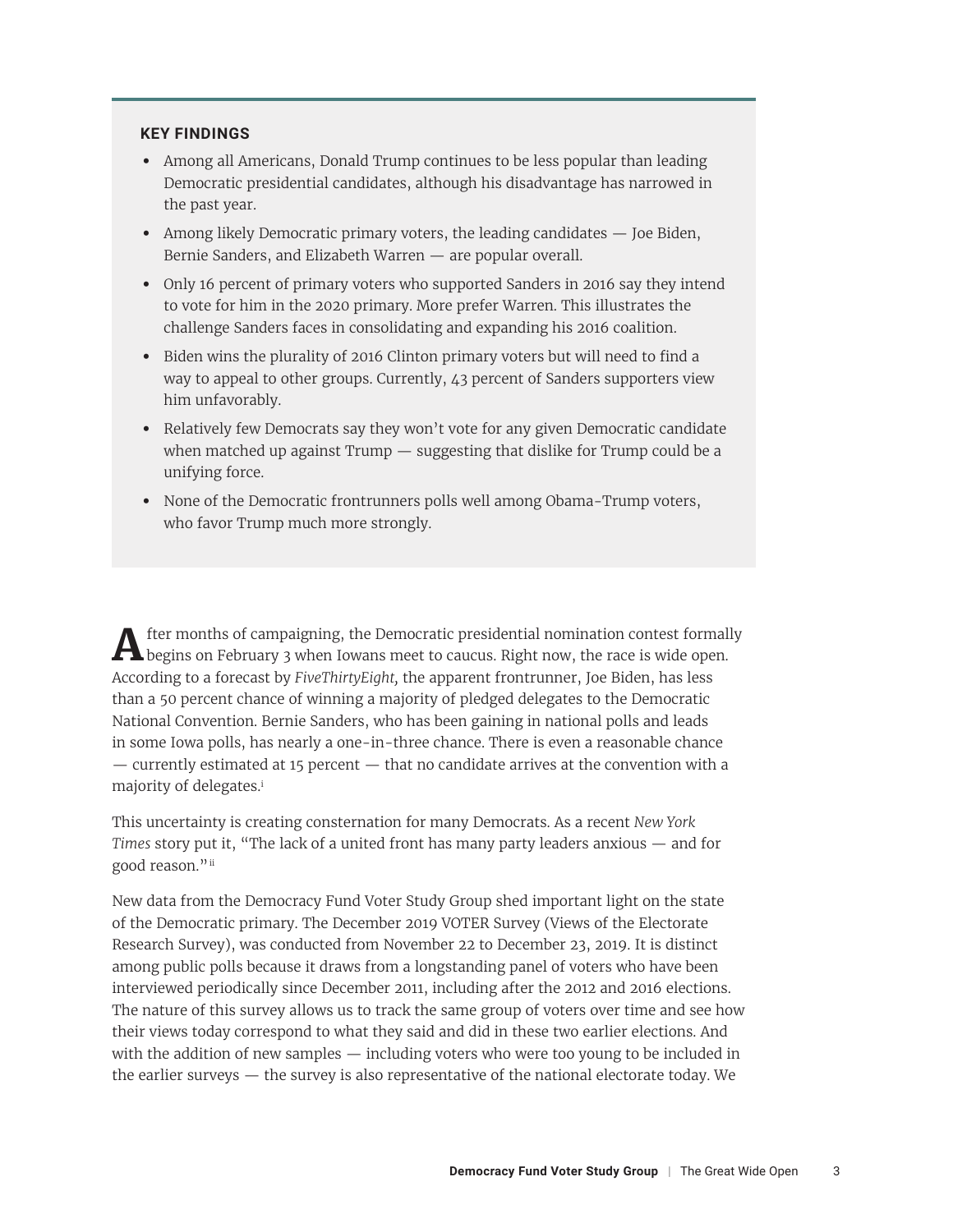<span id="page-3-0"></span>also supplement results from the VOTER Survey with results from Democracy Fund + UCLA [Nationscape,](https://www.voterstudygroup.org/nationscape) a large weekly survey of voters that is led by a team of researchers from UCLA in partnership with the Voter Study Group and fielded by Lucid.

## **Democrats Feel Positively About the Major Democratic Candidates**

Primary election narratives frequently center on ostensible divisions within a party because reporters, commentators, and analysts focus on the question of who voters plan to support. When a survey question asks voters to choose their top candidate, it often appears that they are rejecting the others. But many voters may feel favorably toward candidates other than the one they intend to vote for.

That is exactly what's happening in the Democratic Party right now. The three leading candidates in national polls, Joe Biden, Bernie Sanders, and Elizabeth Warren, are all viewed favorably by those who say they are registered to vote and intend to vote in a Democratic caucus or primary. For example, 72 percent of likely Democratic primary voters view Biden favorably, while 24 percent have an unfavorable view. This translates to a net favorability rating of +48. Sanders' net favorability rating is nearly identical (+50), and Warren's is slightly higher (+59).

Several other candidates, including Buttigieg  $(+37)$ , Yang  $(+33)$ , and Klobuchar  $(+29)$  have lower net favorability ratings — but this is likely because more Democratic primary voters don't know enough about them to have an opinion. In general, the more well known a Democratic candidate is, the more favorably that candidate is rated among Democratic primary voters.1 The exceptions are therefore noteworthy: Both Michael Bloomberg (-5) and Tulsi Gabbard (-22) have a negative net favorability among Democratic primary voters. This points to a challenge for Bloomberg, who has spent about \$250 million on his presidential campaign thus far but clearly has much more to do to build support within the party.<sup>[iii](#page-10-0)</sup>

A similar pattern emerges among all Americans. Biden  $(-7)$  and Sanders  $(-4)$  have nearly identical net favorability ratings in the electorate as a whole — slightly more negative than positive. Warren's rating is similar (-3) even though fewer voters have an opinion of her. Again, Bloomberg (-28) stands out as particularly unpopular.

<sup>1</sup> This aligns with analysis showing a similar relationship between name recognition and performance in general election matchups: Robert Griffin, "Who's most electable? Don't trust polls that match Democratic candidates against Trump," *The Washington Post*, November 21, 2019, Accessed January 29, 2020. Available at: [https://www.washingtonpost.com/politics/2019/11/21/whos-most-electable](https://www.washingtonpost.com/politics/2019/11/21/whos-most-electable-dont-trust-polls-that-match-democratic-candidates-up-against-trump/)[dont-trust-polls-that-match-democratic-candidates-up-against-trump/.](https://www.washingtonpost.com/politics/2019/11/21/whos-most-electable-dont-trust-polls-that-match-democratic-candidates-up-against-trump/)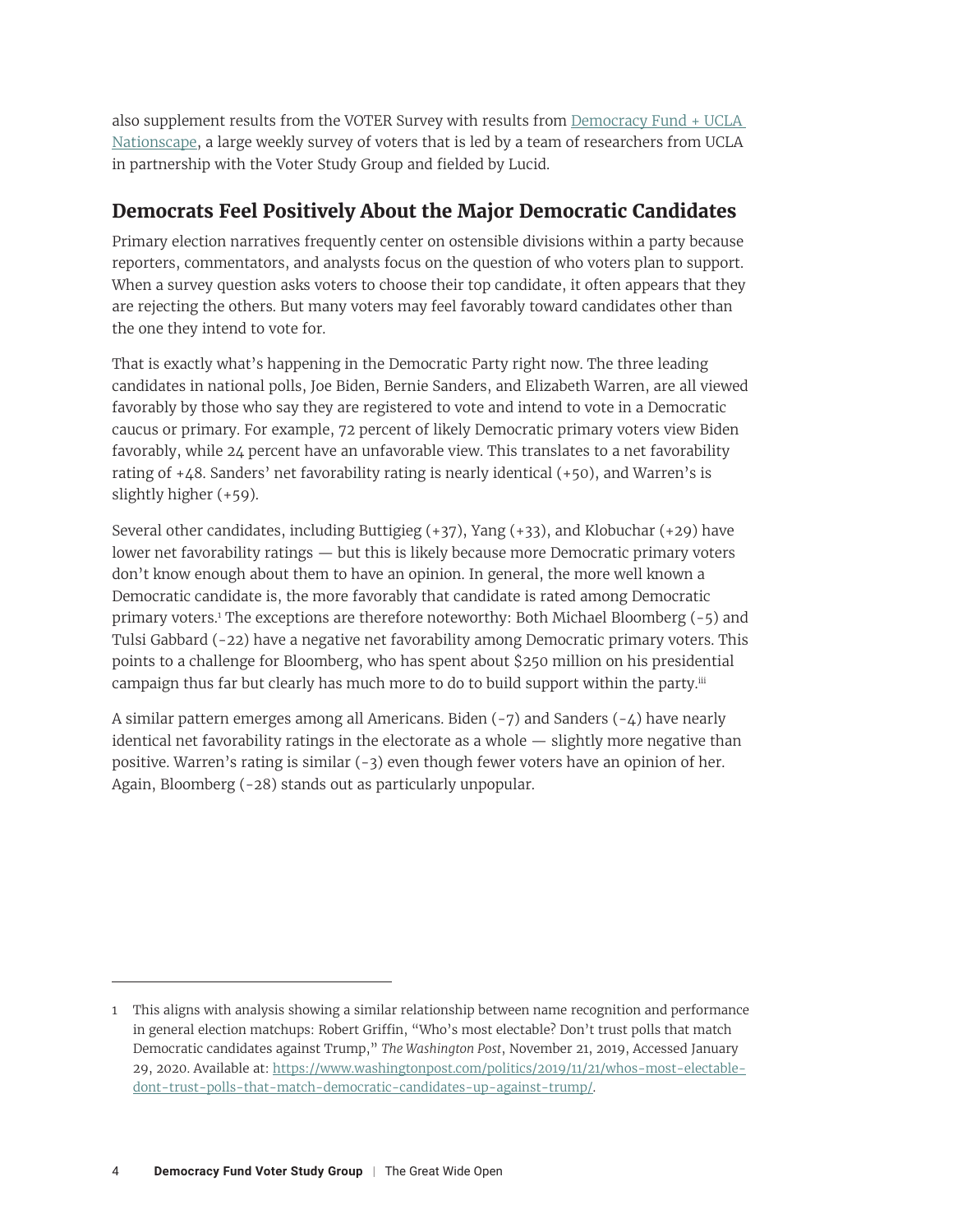#### *Figure 1*

**Net Favorability of Presidential Candidates Among Democratic Primary Voters, All Americans**



Note: Net favorability is calculated by subtracting the percent of respondents who had a favorable opinion of a candidate from the percent who had an unfavorable opinion. Democratic primary voters include those who say they are registered to vote and that they intend to vote in the 2020 Democratic primary or caucus.

Source: Voter Study Group – December 2019 VOTER Survey

## **Democrats Are Unified in Opposition to Trump**

If Democratic primary voters are fairly unified in their favorable views of the leading candidates, they are even more unified in their opposition to President Donald Trump. More than 9 in 10 (92 percent) have an unfavorable view of the president and only 7 percent have a favorable view (the remainder have no opinion). An overwhelming majority (87 percent) of Democratic primary voters say that their view is "very" unfavorable.

Trump is also relatively unpopular among all Americans: 40 percent have a favorable view of him and 55 percent have a negative view, which translates to a net favorability rating of -15 (recall, Biden's net favorability is -7, Sanders' is -4, and Warren's is -3). If these levels hold, we'll see something similar to the 2016 election — a presidential race where Americans have a negative favorability rating for both of the major party candidates.

One piece of consolation for Trump: Both Biden and Sanders have become less popular since the previous VOTER Survey a year ago. In December 2018, Biden and Sander's net favorability ratings were higher (+12 and +2, respectively). Warren's standing — which was already net negative at that time – is unchanged. It is possible, then, that a contentious primary and attacks from Trump will make the eventual Democratic nominee even less popular.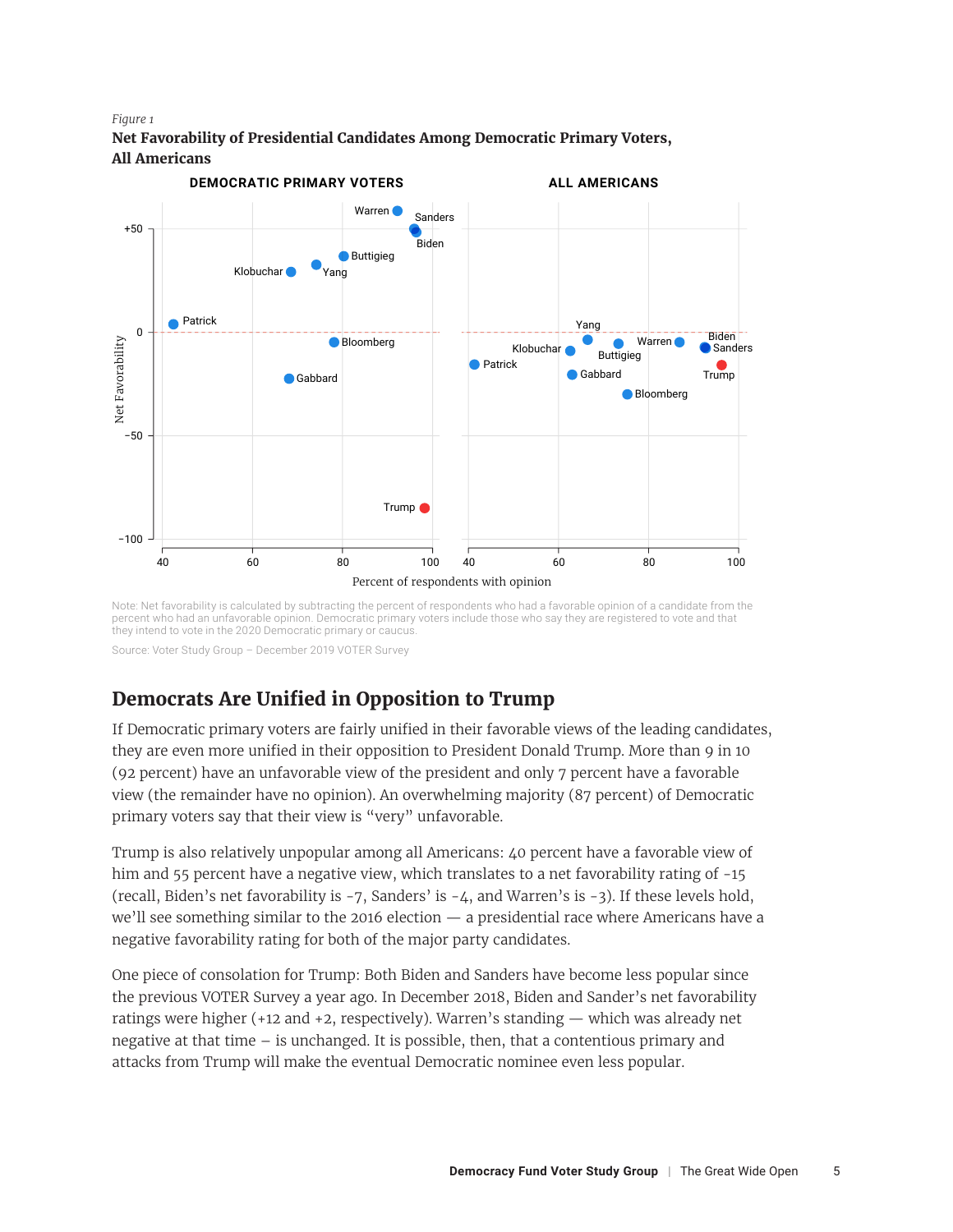## <span id="page-5-0"></span>**Biden's Lead Depends on Hillary Clinton's 2016 Supporters; Sanders has yet to Consolidate his own 2016 Supporters**

When asked who they plan to support, 25 percent of likely Democratic primary voters say Biden, followed by Warren (20 percent) and Sanders (16 percent). These results are similar to polling averages in November and December 2019 — although clearly Sanders has gained some ground since then, while Warren has lost ground.<sup>[iv](#page-10-0)</sup>

This illustrates a challenge facing Warren: Her popularity among Democrats does not currently translate into a plurality of the vote. More than Biden or Sanders, she needs positive outcomes in the early caucuses and primaries to bring Democrats who otherwise like her into her camp.

But even if Warren is struggling right now, she has made the race harder for Sanders. This is clear when we use the VOTER Survey to track the same voters over time and see how Americans' choices in the 2016 Democratic primary line up with their choices today.

Strikingly, only 16 percent of people who were Sanders supporters in 2016 support Sanders today, at least as of the end of 2019 when this survey was conducted. A larger fraction (42 percent) support Warren, and the rest support some other candidate or are unsure. Sanders likely faces the challenge of consolidating support in a more fractured field, where he is not perceived as the only standard-bearer for transformational politics. Warren articulates similar themes and policy goals.

Given Sanders' gains since this survey was conducted, more of his 2016 supporters may now support him again — and potentially at Warren's expense, given her slide in the polls. Nevertheless, Sanders clearly has work to do if he wants to consolidate his coalition from the last election, much less expand that coalition and win the nomination.

|                         | 2016 Primary Vote      |                       |                     |  |  |
|-------------------------|------------------------|-----------------------|---------------------|--|--|
|                         | <b>HILLARY CLINTON</b> | <b>BERNIE SANDERS</b> | <b>DID NOT VOTE</b> |  |  |
| Warren                  | 14%                    | 42%                   | 20%                 |  |  |
| <b>Biden</b>            | 37%                    | 7%                    | 26%                 |  |  |
| Sanders                 | 4%                     | 16%                   | 14%                 |  |  |
| <b>Buttigieg</b>        | 12%                    | 12%                   | 10%                 |  |  |
| Other candidate         | 28%                    | 15%                   | 17%                 |  |  |
| Not sure/would not vote | 5%                     | 8%                    | 11%                 |  |  |

#### *Table 1*

| Support for 2020 Democratic Candidates by 2016 Primary Vote |  |  |
|-------------------------------------------------------------|--|--|
|                                                             |  |  |

Source: Voter Study Group – December 2019 VOTER Survey, 2016 VOTER Survey

Clinton supporters from 2016 also have not centered on a single candidate, although a plurality of these voters (37 percent) support Biden. Biden also picks up more votes than any candidate among those who did not vote in a 2016 Democratic primary but say that they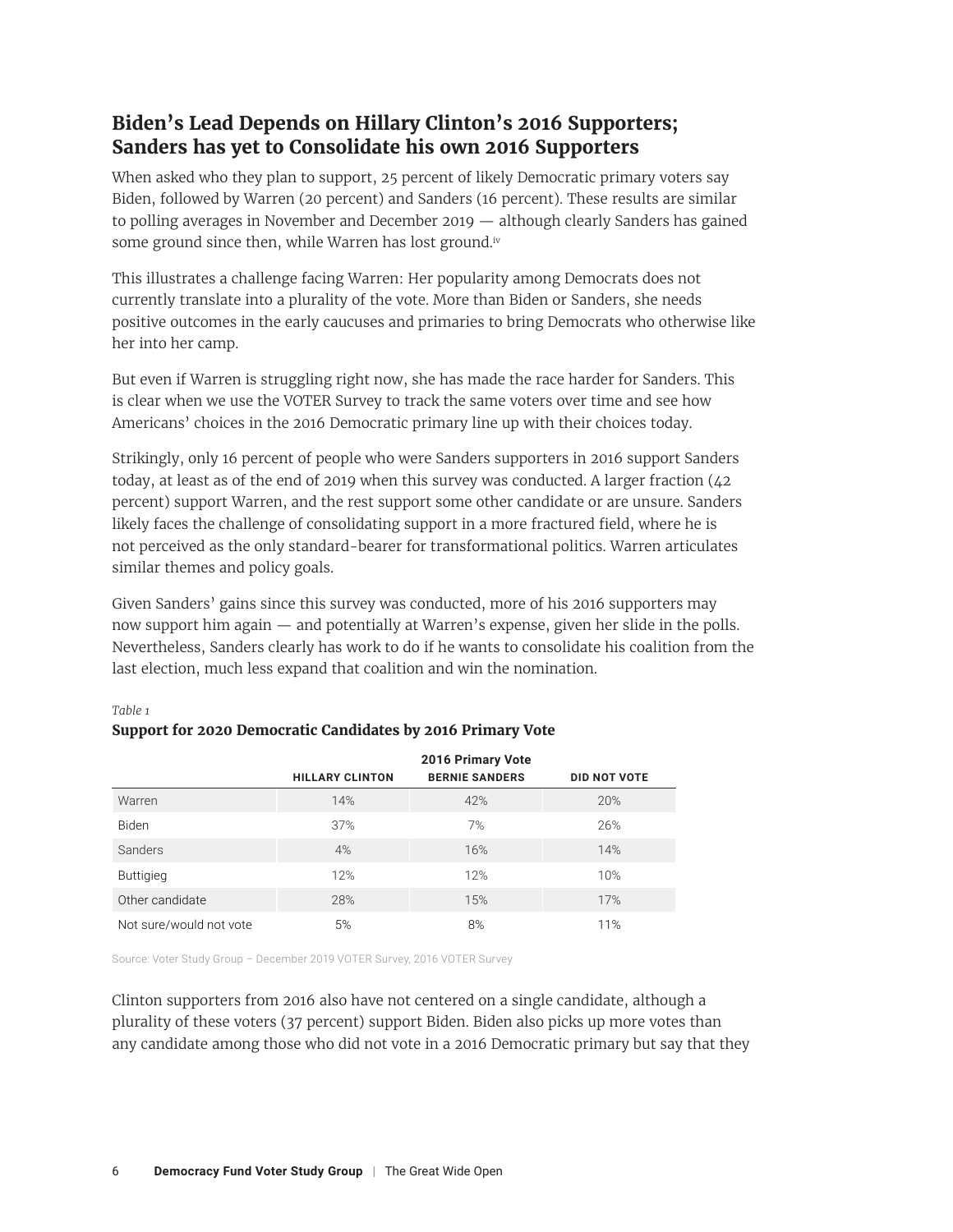<span id="page-6-0"></span>plan to do so in 2020.2 But Biden polls particularly poorly among 2016 Sanders voters, only 7 percent of whom support Biden.

## **Should Democrats Worry About a Fractured Party?**

Competitive primaries always raise concerns about whether the party can unify for the general election — and especially whether the supporters of losing primary candidates will rally to the nominee.

For Democrats, the 2016 election looms large in this conversation. During the 2016 primary, Sanders supporters came to view Clinton less favorably, although some of them did rally to Clinton in the general election. About 8 in 10 (79 percent) Sanders supporters reported voting for Clinton — higher than the percent of Clinton supporters in the 2008 primary who voted for Obama and higher than the percent of supporters of Trump's Republican opponents who ended up voting for Trump in 2016.<sup>v</sup> Nevertheless, Clinton did fail to capture votes from some Sanders supporters, which was possibly consequential in narrowly divided battleground states.

Could a divisive primary cost the Democratic nominee votes in 2020? Certainly there are warning signs. In Nationscape survey data collected between November 7 and November 13 of 2019, about a quarter each of Biden (24 percent), Warren (25 percent), and Buttigieg (28 percent) supporters said that they were not confident that the 2020 Democratic primary was being conducted fairly. More than one-third of Sanders supporters (37 percent) said the same. These sentiments echo those of many Sanders supporters in 2016, who believed that the Democratic party apparatus unfairly helped Clinton.

What's more, there are segments of each candidate's base that simply do not like the other candidates. For example, 43 percent of Sanders supporters and 32 percent of Warren supporters have an unfavorable view of Biden. And 23 percent of Biden supporters have an unfavorable view of Sanders.

Of course, supporters of losing Democratic candidates might be willing to vote for the nominee if only to defeat President Trump. The Nationscape data offer evidence of this. In that survey, respondents were asked how they would vote in potential general election matchups that do not include the candidate they currently support in the primary. Answers to these questions show less risk of party disunity.

For example, when asked how they would vote in a Trump-Biden matchup, only 8 percent of Sanders voters were unsure and 6 percent said Trump — even though a larger number of Sanders supporters have an unfavorable view of Biden. Similarly, only 8 percent of Warren supporters did not choose Biden in this matchup. The same was true for Biden supporters who were asked about a Trump-Sanders matchup: Only 8 percent said they would vote for Trump and 6 percent were unsure. If these numbers hold true in November 2020, there will

<sup>2</sup> Respondents from 2016 have been matched to state voter files to identify those who did not vote in the 2016 presidential primary, regardless of what they may have reported in the survey.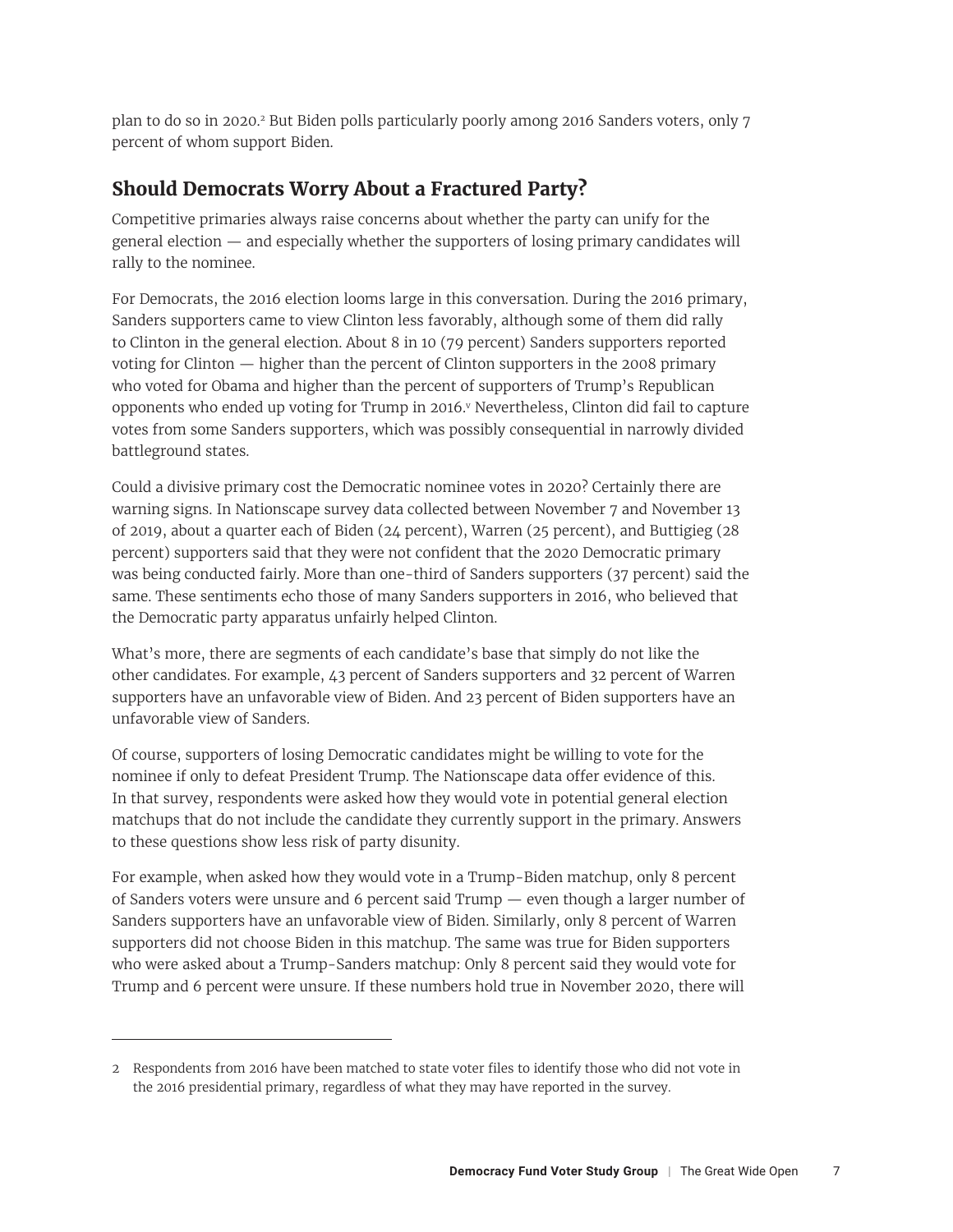actually be a remarkably *low* level of Democratic defection compared to 2016 or 2008.3

To be sure, these early numbers may not reflect whether or how people will vote in November. Much depends on how the primaries play out and how enthusiastically the losing candidates unite behind the winner. But it does appear that the Democratic Party may be able to attain a greater degree of unity than many think possible. Undoubtedly, some of this stems from Democrats' deep dislike of President Trump.

## **No Clear Democratic Frontrunner Among 2012-2016 Voting Groups**

Given their opposition to Trump, Democrats are grappling with a string of related questions: *Which candidate is best able to beat him? How can he be beat? And which groups of voters are crucial?* Some advocate for mobilizing loyal Democrats, a number of whom sat out the 2016 election. Others want to focus on swing voters, and especially those who voted for Obama in 2012 but then Trump in 2016.

Because it tracks the same voters across these elections, the VOTER Survey can shed light on this debate. We can break down respondents based on whether they voted for Obama or Romney in 2012 and, from there, whether they voted for Trump, Clinton, another candidate, or not at all in 2016 — and examine how each group favors today's candidates.4

The figure below presents the net favorability rating of Trump, Biden, Sanders, and Warren for these voting groups. The most Democratic-leaning groups appear nearest to the top.

<sup>3</sup> These matchup estimates are from Nationscape data collected between January 9, 2020 and January 22, 2020 among respondents who are say they are registered to vote, that they intend to vote in the Democratic primary or caucus in their state, and that they intend to vote in the 2020 general election.

<sup>4</sup> Respondents from 2016 have been matched to state voter files to identify those who did not vote in the 2016 general election, regardless of what they may have reported in the survey.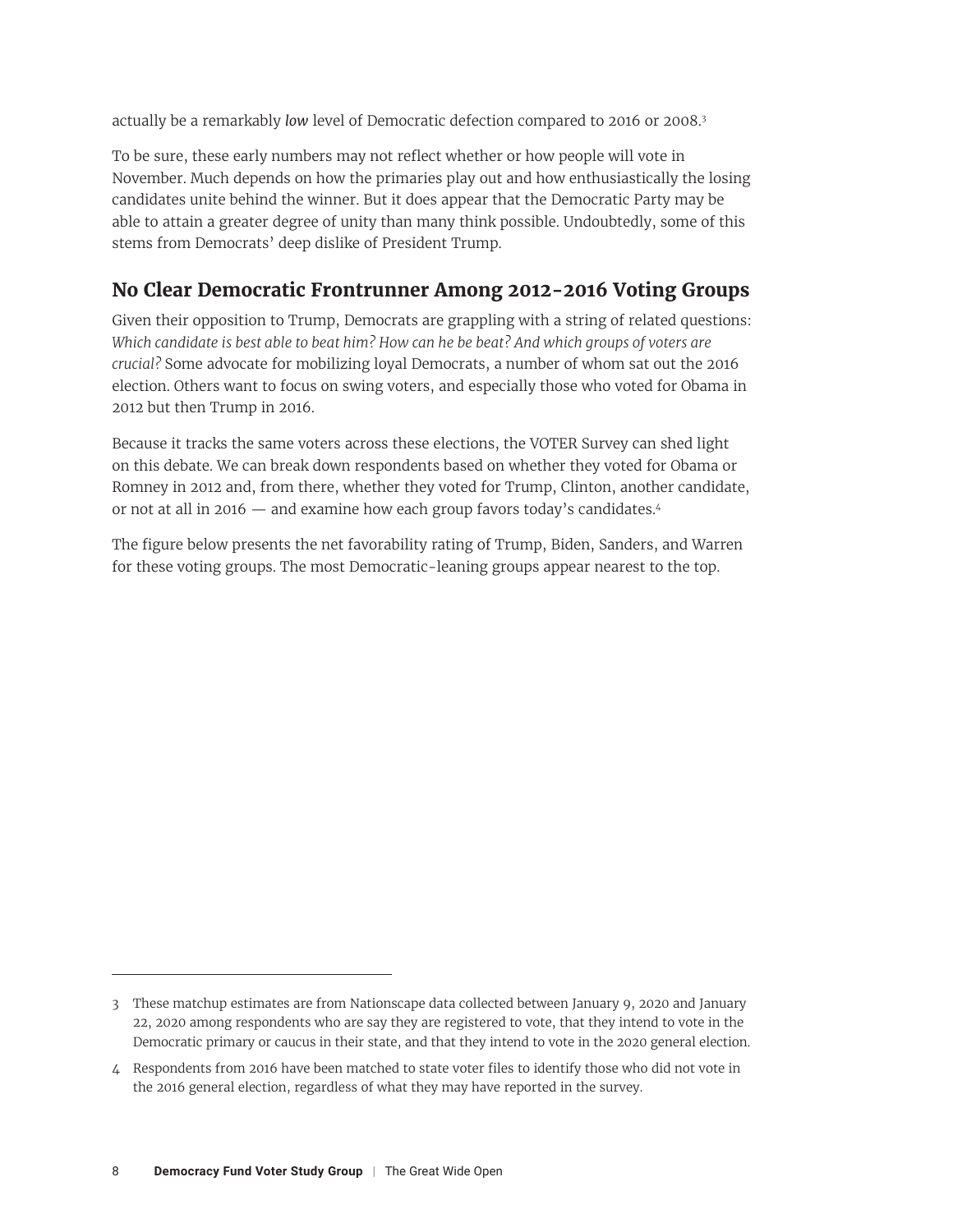

#### *Figure 2* **Net Favorability of Presidential Candidates Among 2012-2016 Voting Groups**

Note: Net favorability is calculated by subtracting the percent of respondents who had a favorable opinion of a candidate from the percent who had an unfavorable opinion.

Source: Voter Study Group – December 2019 VOTER Survey, 2016 VOTER Survey

Unsurprisingly, most Obama-Clinton voters dislike Trump (-95) but favor the Democratic frontrunners, though Warren  $(+75)$  is more popular than either Biden  $(+63)$  or Sanders (+52). Among those who voted for Obama but then did not vote in 2016, Trump is still unpopular  $(-78)$ , while the differences across views of Warren  $(+47)$ , Sanders  $(+41)$ , and Biden (+34) are less substantial.

However, Sanders  $(+40)$  and Warren  $(+20)$  are rated more highly than Biden  $(-12)$  among Obama voters who selected a third-party candidate in 2016. This likely reflects the appeal of the two more liberal candidates to Jill Stein supporters.

Romney-Clinton voters also appear to be a realistic target for Democrats, given their general dislike of Trump. Among these voters, Biden (+29) is more favored than Warren (+20) and especially Sanders (+7).

Among the other groups, Trump has the clear advantage and no Democrat stands out as uniquely positioned to succeed. In particular, most of the much-discussed Obama-Trump voters appear to be in the GOP's camp. On average, Trump  $(+57)$  is popular with this group and Biden  $(-58)$ , Sanders  $(-51)$ , and Warren  $(-61)$  are not. This is not to say that the Democratic nominee cannot win over a portion of Obama-Trump voters — just that a large majority seem likely to stick with Trump in 2020.

Two conclusions fall out of this analysis. First, there is a great deal of partisan polarization overall. Very few of these groups appear truly ambivalent about supporting Trump versus a Democratic candidate. Second, among several of these groups, none of the Democratic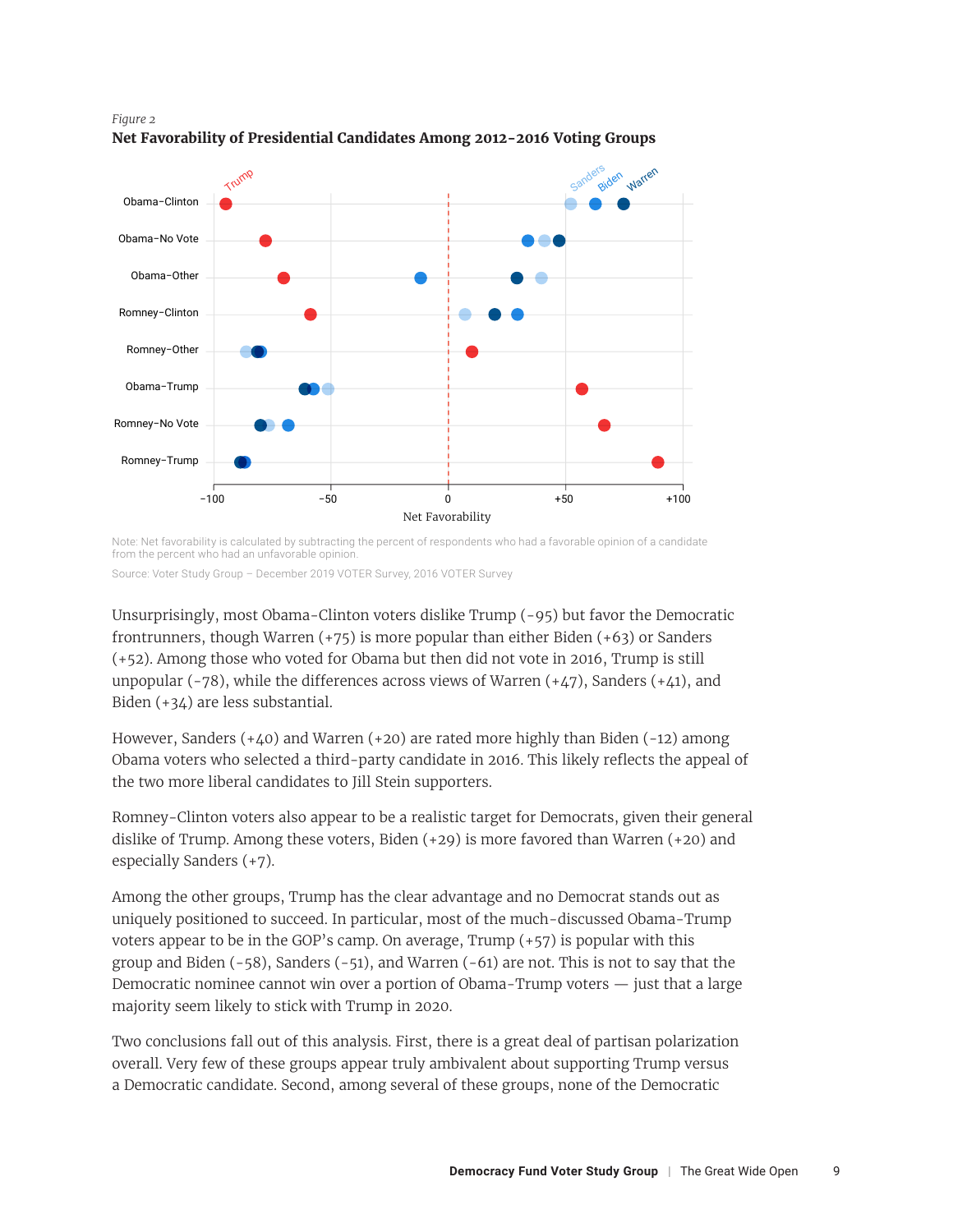<span id="page-9-0"></span>frontrunners has a notable appeal. The groups differ more on how they evaluate Trump versus the Democrats than on how they evaluate any particular Democrat. This should serve as a caution for overly confident claims about which of the Democrats is more electable in November.

Moreover, public polling that matches Trump against individual Democrats shows not only narrowing leads for those Democrats but smaller differences among them in how they do against Trump. Most notably, Biden's lead over Trump is now only slightly larger than Sanders' lead.[vi](#page-10-0)

As in earlier election cycles, the usual caveats apply — especially the potential for the primary and general election campaigns to alter voters' opinions. But right now, there are at least as many factors pushing toward Democratic unity and a highly partisan general election as toward disunity within either party.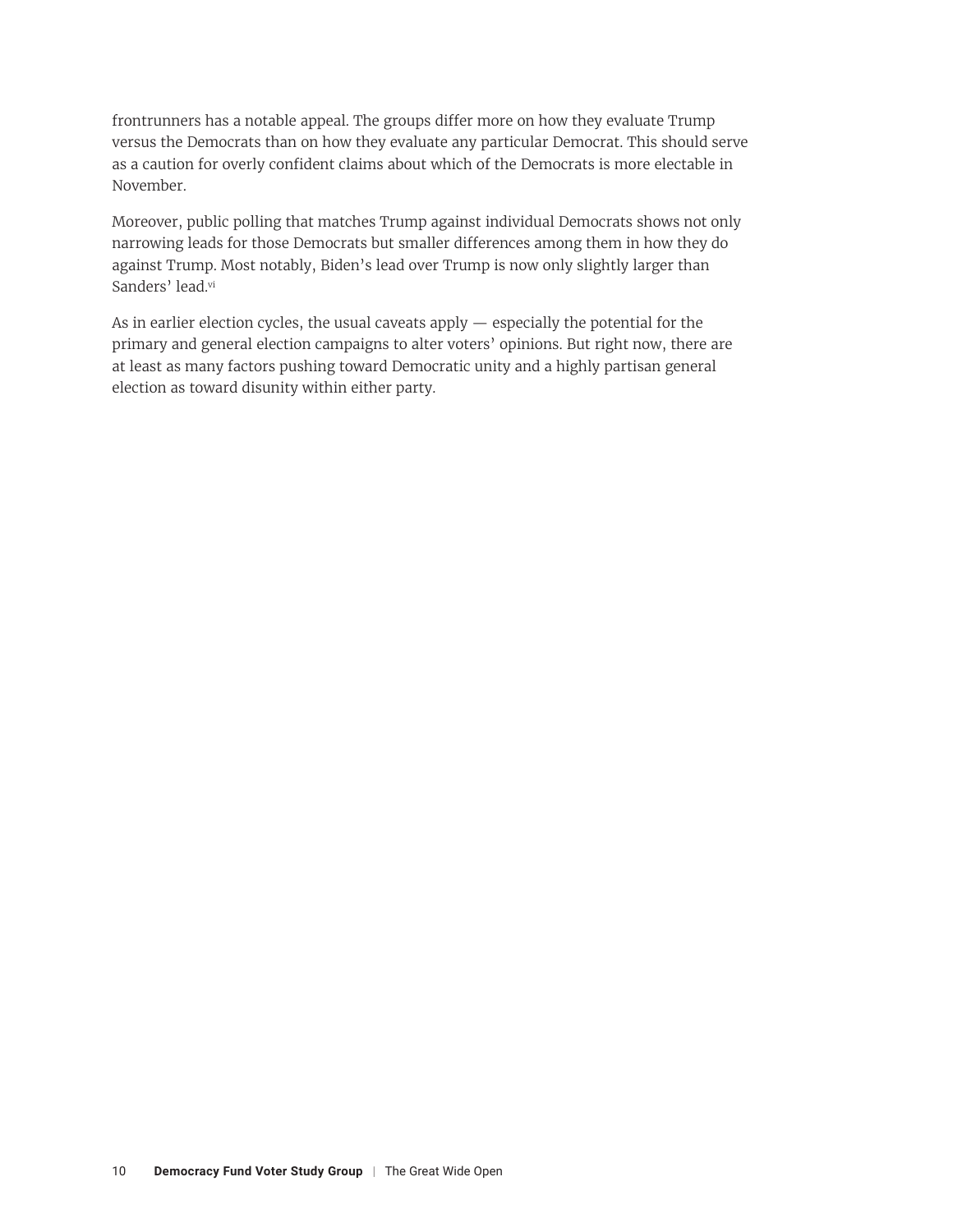### <span id="page-10-0"></span>**Endnotes**

- [i](#page-2-0) "Who Will Win The 2020 Democratic Primary?," *FiveThirtyEight*, January 29, 2020, Accessed January 29, 2020. Available at: <https://projects.fivethirtyeight.com/2020-primary-forecast/>.
- [ii](#page-2-0) Jonathan Martin, "A Major Fear for Democrats: will the Party Come Together by November?," Oped, *The New York Times*, January 24, 2020, Accessed January 29, 2020. Available at: [https://www.](https://www.nytimes.com/2020/01/24/us/politics/democratic-party-unity-primary.html) [nytimes.com/2020/01/24/us/politics/democratic-party-unity-primary.html](https://www.nytimes.com/2020/01/24/us/politics/democratic-party-unity-primary.html).
- [iii](#page-3-0) Bill Allison, "Michael Bloomberg Hits Quarter-Billion Mark in Campaign Spending," *Bloomberg*, January 22, 2020, Accessed January 29, 2020. Available at: [https://www.bloomberg.com/news/](https://www.bloomberg.com/news/articles/2020-01-22/michael-bloomberg-hits-quarter-billion-mark-in-campaign-spending) [articles/2020-01-22/michael-bloomberg-hits-quarter-billion-mark-in-campaign-spending](https://www.bloomberg.com/news/articles/2020-01-22/michael-bloomberg-hits-quarter-billion-mark-in-campaign-spending).
- [iv](#page-5-0) "Who is ahead in the Democratic primary race?," *The Economist*, 2020. Accessed January 20, 2020. Available at: https://projects.economist.com/democratic-primaries-2020/.
- [v](#page-6-0) John Sides, Michael Tesler, and Lynn Vavreck. 2018. *Identity Crisis: The 2016 Presidential Campaign and the Battle for the Meaning of America*. Princeton: Princeton University Press.
- [vi](#page-9-0) Patrick Egan [\(@Patrick\\_J\\_Egan\)](https://twitter.com/Patrick_J_Egan), *Twitter*, January 27, 2020, 6:48 p.m. Accessed January 29, 2020. Available at: https://twitter.com/Patrick J\_Egan/status/1221988472472383490.